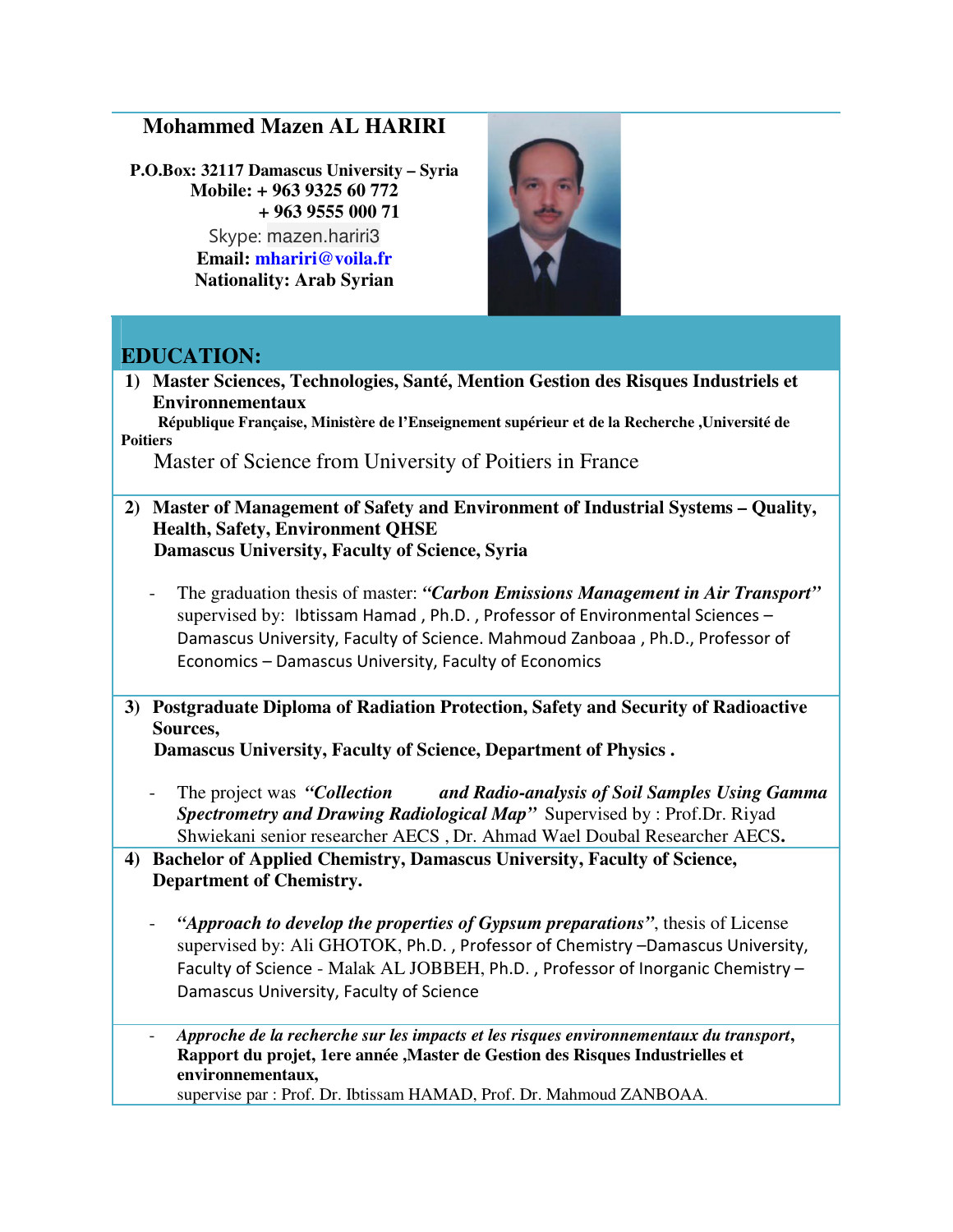| <b>OUTREACH &amp; COMMUNITY INVOLVEMENT:</b> |                                                                                     |  |
|----------------------------------------------|-------------------------------------------------------------------------------------|--|
| April 2015                                   | Elected as Board Member at Syrian Chemical Society.                                 |  |
| May 2012                                     | Certificate of Appreciation for preparation and organization the Celebration of     |  |
|                                              | "Chemistry supports Environment" and preparation of its booklets, Syrian            |  |
|                                              | Chemical Society.                                                                   |  |
| April 2010                                   | Certificate of Appreciation and Participation on the Arabian Chemist Day, Syrian    |  |
|                                              | Chemical Society.                                                                   |  |
| April 2014                                   | Certificate of volunteer work for the distinguished contribution, Syrian Scientific |  |
|                                              | Society for Quality.                                                                |  |
| Since May 2012                               | Elected as Head of Environment Committee at Syrian Chemical Society.                |  |
| 2011                                         | Member of the Executive Committee of International Year of Chemistry IYC,           |  |
|                                              | Syrian Chemical Society.                                                            |  |
| 2010-2011                                    | Elected as secretary for the Environment committee , Syrian Chemical Society.       |  |
| 2010-2011                                    | Elected as secretary for the Human Resources committee, Syrian Chemical             |  |
|                                              | Society.                                                                            |  |
| 2010-2011                                    | Member of the Celebration committee of Arabian Chemist Day, Syrian Chemical         |  |
|                                              | Society.                                                                            |  |
| 2009                                         | Elected as secretary for the Activities committee, Syrian Chemical Society.         |  |
| Since 2011                                   | Member of the Environmental Protection & Sustainable Development Society.           |  |
| Since 2009                                   | - Member of Syrian Scientific Society for Quality.                                  |  |
| Since 2009                                   | - Member of Syrian Association of Occupational Safety (Executive Committee)         |  |
|                                              | member).                                                                            |  |
| Since 2007                                   | Member of Syrian Amateur Astronomers Association.                                   |  |
| Since 2013                                   | Member of Arab Radiation Protection Association.                                    |  |

| <b>COMPUTER SKILLS:</b> |                                                                                          |  |
|-------------------------|------------------------------------------------------------------------------------------|--|
| March2013               | Using Surfer mapping Program for creating and editing contour maps.                      |  |
| <b>July 2010</b>        | Formation de Formateurs aux Technologies éducatives- Conception, développement et        |  |
|                         | utilisation d'un cours en ligne, Agence Universitaire de la Fracophonie et Université de |  |
|                         | Damas.                                                                                   |  |
| Dec 2009                | Formation de Formateurs aux Technologies de l'information, Conception standardisée       |  |
|                         | d'objets pédagogiques interopérables, AUF et Université de Damas.                        |  |
| <b>July 2009</b>        | Course at AUF, "Navigation et recherche sur Internet".                                   |  |
| May 2009                | Course at AUF, "Formation Linux".                                                        |  |
| April 2009              | Course at AUF," Internet au service de l'apprentissage de la langue française".          |  |
| 2002-2003               | Web Design Beginner, Advanced Web Design, Internet Web Master, Computer                  |  |
|                         | Maintenance (Hard ware) – Information Technology Center at the Higher Education          |  |
|                         | Ministry-Syria.                                                                          |  |
| 1999                    | Windows, Word, Power Point, Excel at OCC-Damascus.                                       |  |

| <b>LANGUAGE SKILLS:</b> |                                                                                                                                                                                                                                                                                                                                                                                    |  |
|-------------------------|------------------------------------------------------------------------------------------------------------------------------------------------------------------------------------------------------------------------------------------------------------------------------------------------------------------------------------------------------------------------------------|--|
| Arabic                  | Mother language.                                                                                                                                                                                                                                                                                                                                                                   |  |
| English                 | was the foreign language during my study at the university. The marks are<br>mentioned in the course record, its subjects contain scientific and chemical<br>articles. /Passing the tests of Advanced Level 4 at Alkhubara lab for Languages,<br>Damascus. / Participating in many activities where English is the main language as<br>(Lead Auditor Course, Training in Germany,) |  |
| French                  | Supérieur 1                                                                                                                                                                                                                                                                                                                                                                        |  |
| German                  | five courses in Goethe Institute (Last course was in 2005).                                                                                                                                                                                                                                                                                                                        |  |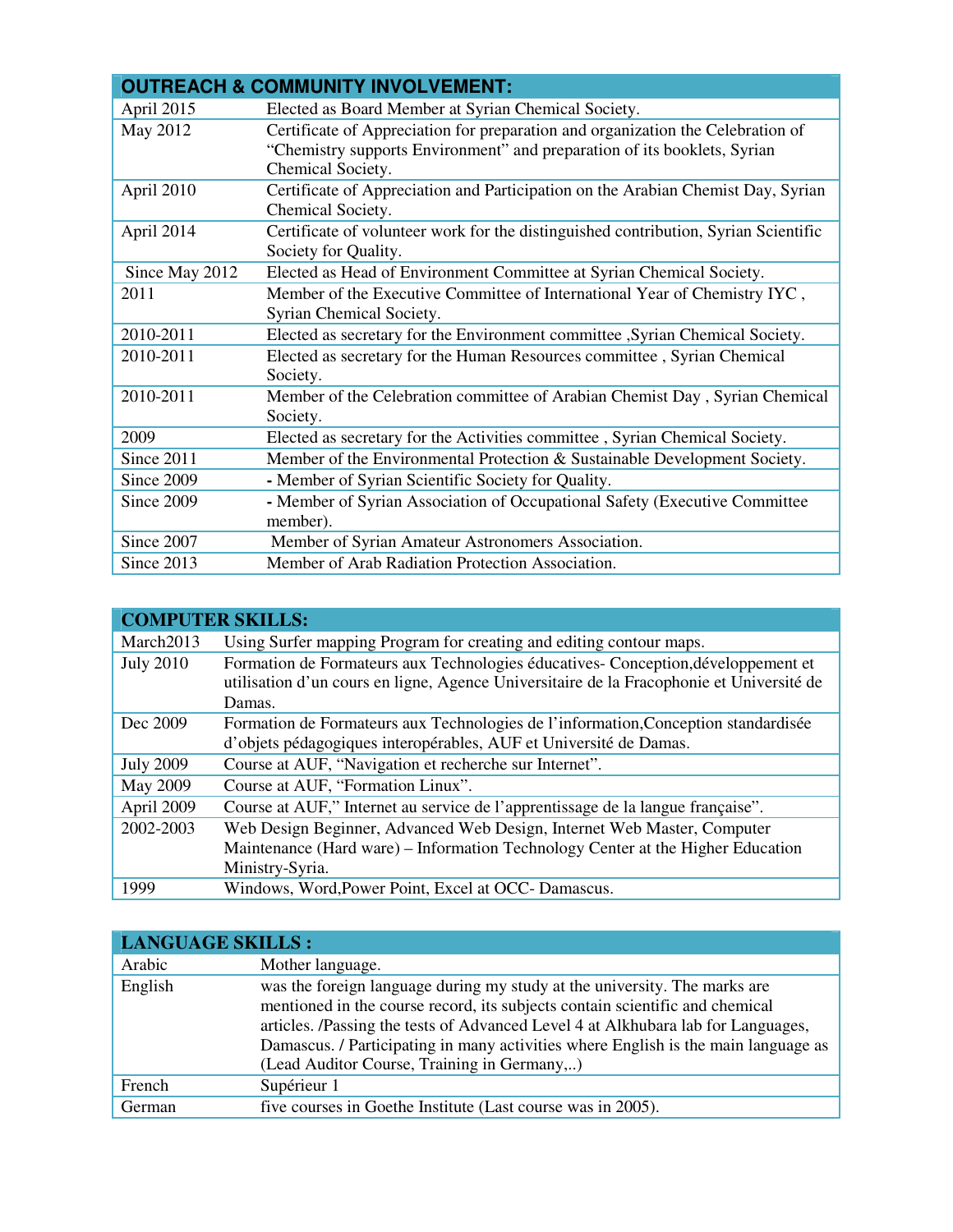| <b>TRAINING AND TEACHING ACTIVITIES:</b> |                                                                      |  |
|------------------------------------------|----------------------------------------------------------------------|--|
| <b>Lecture and Practical</b>             | Practical of General Chemistry for first year students of applied    |  |
|                                          | chemistry department, Faculty of Science at Damascus University.     |  |
| Lecturer                                 | Environmental Impact Assessment EIA for the fourth year of           |  |
|                                          | Environmental Sciences Department, Faculty of Science at             |  |
|                                          | Damascus University.                                                 |  |
| <b>Lecture and Practical</b>             | Practical Environmental Chemistry for fourth year students of        |  |
|                                          | applied chemistry department, Faculty of Science at Damascus         |  |
|                                          | University.                                                          |  |
| Certified Instructor                     | Dangerous Goods, Certified by Syrian Civil Aviation Authority        |  |
|                                          | SCAA.                                                                |  |
| Trainer                                  | Environmental Impact Assessment, 7 Basic Quality Control Tools,      |  |
|                                          | ISO series (9001:2008 Quality Management System, 14001 EMS,          |  |
|                                          | 22001 FSMS ) OHSAS 18001:2007 Occupational Health and                |  |
|                                          | Safety, ISO/IEC 17025:2005 General requirements for the              |  |
|                                          | competence of testing and calibration laboratories, Integrated       |  |
|                                          | Management System IMS, Internal Auditing, 5 S at Syrian              |  |
|                                          | Scientific Society for Quality SSSQ                                  |  |
| Trainer                                  | Integrated Training Program for Quality Management Systems and       |  |
|                                          | Good Practices in Pharmaceutical Sector at Syrian Scientific Society |  |
|                                          | for Quality SSSQ                                                     |  |
| Trainer                                  | 7 Basic Quality Control Tools, ISO/IEC 17025:2005 General            |  |
|                                          | requirements for the competence of testing and calibration           |  |
|                                          | laboratories, Good Practices in the Chemical Sector GxPs at Syrian   |  |
|                                          | Chemical Society.                                                    |  |
| Trainer                                  | Certified Quality Manager Course at Syrian Scientific Society for    |  |
| Trainer                                  | <b>Quality SSSQ</b>                                                  |  |
|                                          | 7 Basic Quality Control Tools, ISO/IEC 17025:2005, SMS at            |  |
|                                          | Business Clinic-Damascus University.                                 |  |
| Designing and Training                   | Environmental Management, Basic Environmental Impact                 |  |
|                                          | Assessment Tools Courses at Syrian Chemical Society SCS.             |  |

| <b>SELECTED ADDITIONAL COURSES, WORKSHOPS, Training:</b>                           |
|------------------------------------------------------------------------------------|
| ICDL TOT / International Computer Driving License Training Of Trainer/,            |
| Institut Européen de Coopération et de Développement IECD, UNICEF and              |
| Syrian Arab Red Crescent.                                                          |
| Training of Trainers, National Program To Support Quality Infrastructure with      |
| Syrian Scientific Society for Quality.                                             |
| Workshop of Fund Raising for NGOs, The GEF Small Grants Programme                  |
| SGP and Syrian Enterprise and Business Center SEBC                                 |
| Basics of Laser and occupational safety rules, Higher Institute for Laser Research |
| & Applications HILRA, Damascus University.                                         |
| Workshop for postgraduate students in cooperation with British Embassy, the        |
| second technical workshop to mitigate Climate Change through promoting Clean       |
| Development Mechanism & Carbon Strategy Management, Damascus, Omayyad              |
| Hotel.                                                                             |
|                                                                                    |